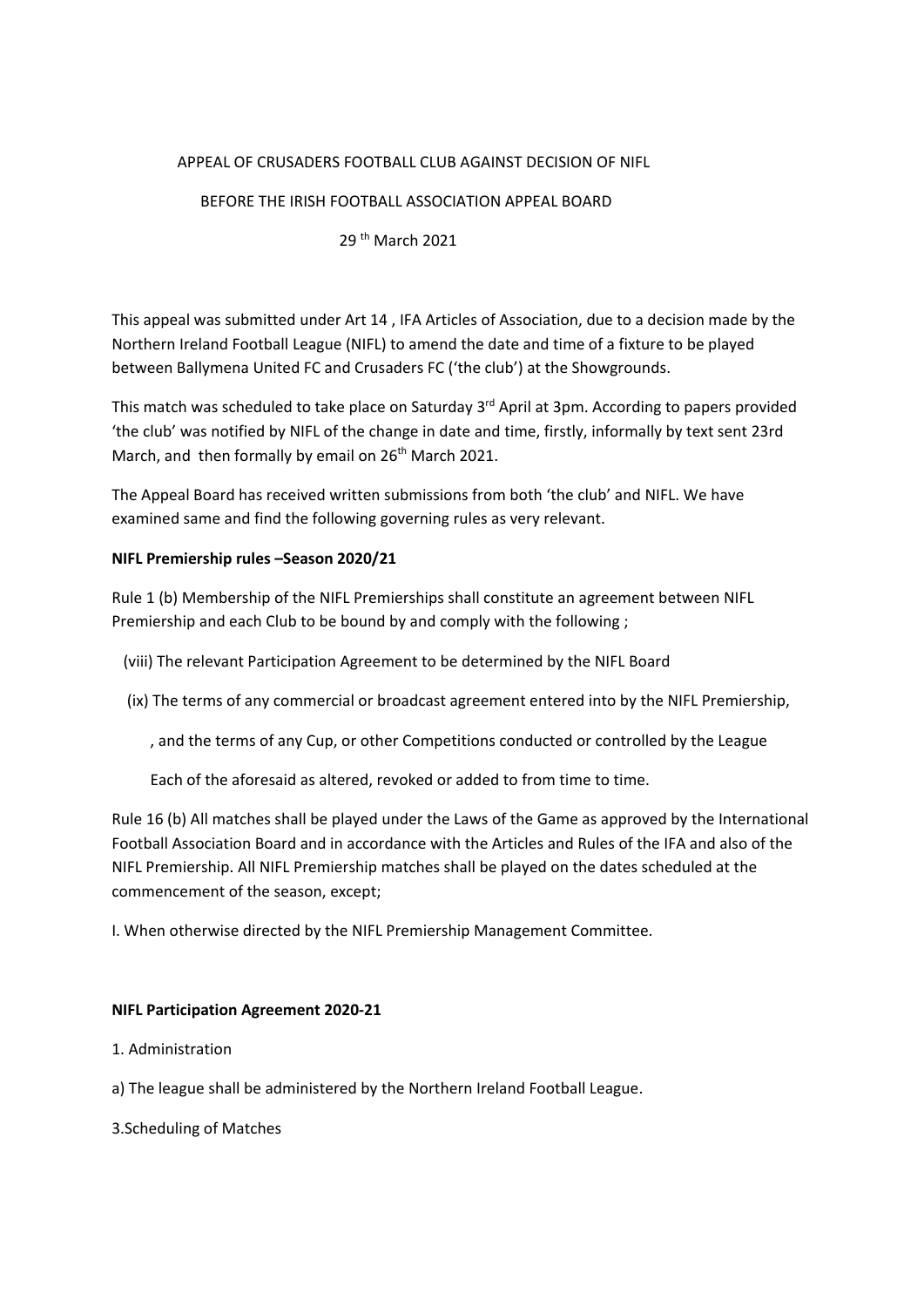a) Clubs agree to adhere with the expectation of commercial and broadcast partners with regard to match scheduling.

b)The NIFL Premiership Management Committee shall also reserve the right to determine the date and kick off time for all matches under the auspices of the NIFL Premiership. In respect of Sunday football the Articles of Association shall be respected.

9. Compliance with Commercial Contracts;

a) The NIFL is empowered to enter into any commercial contract it considers to be in the best interests of the League.

These provisions outline the regulatory set up for NIFL to govern and manage league clubs and in particular match fixtures. It also addresses the aspect of the commercial arrangements they enter with 3rd party broadcasters and, in turn, allows NIFL to retain discretion in its management of match schedules in order to honour their commercial obligations. The Participation Agreement stengthens the League's ability to make its decisions and binds clubs to this once they sign up.

In determining this case, we consider that NIFL has the power, conferred through its regulatory provisions, to make the decisions to amend the dates and times of match fixtures. The appellant's point that they were not provided adequate notice of this change nor did they agree to it, is not sustained. We do consider that their reference to Rule 16 (c) NIFL Premiership Rules, which concerns the express provision for home clubs seeking changes to scheduled fixtures,as being erroneous . This provision concerns a club's request for match date changes not NIFL decisions. It is noted the home team (Ballymena United FC) has not raised any issue with the rescheduling.

We cannot see any provisions before us that states NIFL are required seek the involvement of clubs in changes to match schedules.

The NIFL provisions set out the roles and powers vested in them. This club signed the Participation Agreement on 16<sup>th</sup> October 2020 between itself and NIFL. This allows NIFL to enter any commercial contracts it considers in the best interest of the League and 'the club' agrees to adhere with the expectations of broadcast and commercial partners with regard to match scheduling.

According to submissions provided to this Board, NIFL indicated the need for this fixture to be rescheduled to accommodate broadcasting logistics. Clubs as of right do not pick and choose their own match schedule. Currently, the league works within the constraints of Covid, weather and third party contractual arrangements. There requires a level of flexibility on the part of Football Clubs in meeting their requirement to adhere to scheduling arrangements. As we are aware the Pandemic and prevailing weather conditions interfere regularly and creates fluctuations within the scheduling system. In this case, whilst we acknowledge there is a degree of inconvenience suffered by 'the club' due to the match being brought forward to the evening before they were due to play, we do not consider the manner and nature of the rescheduling amounts to any degree of unfairness to the club.